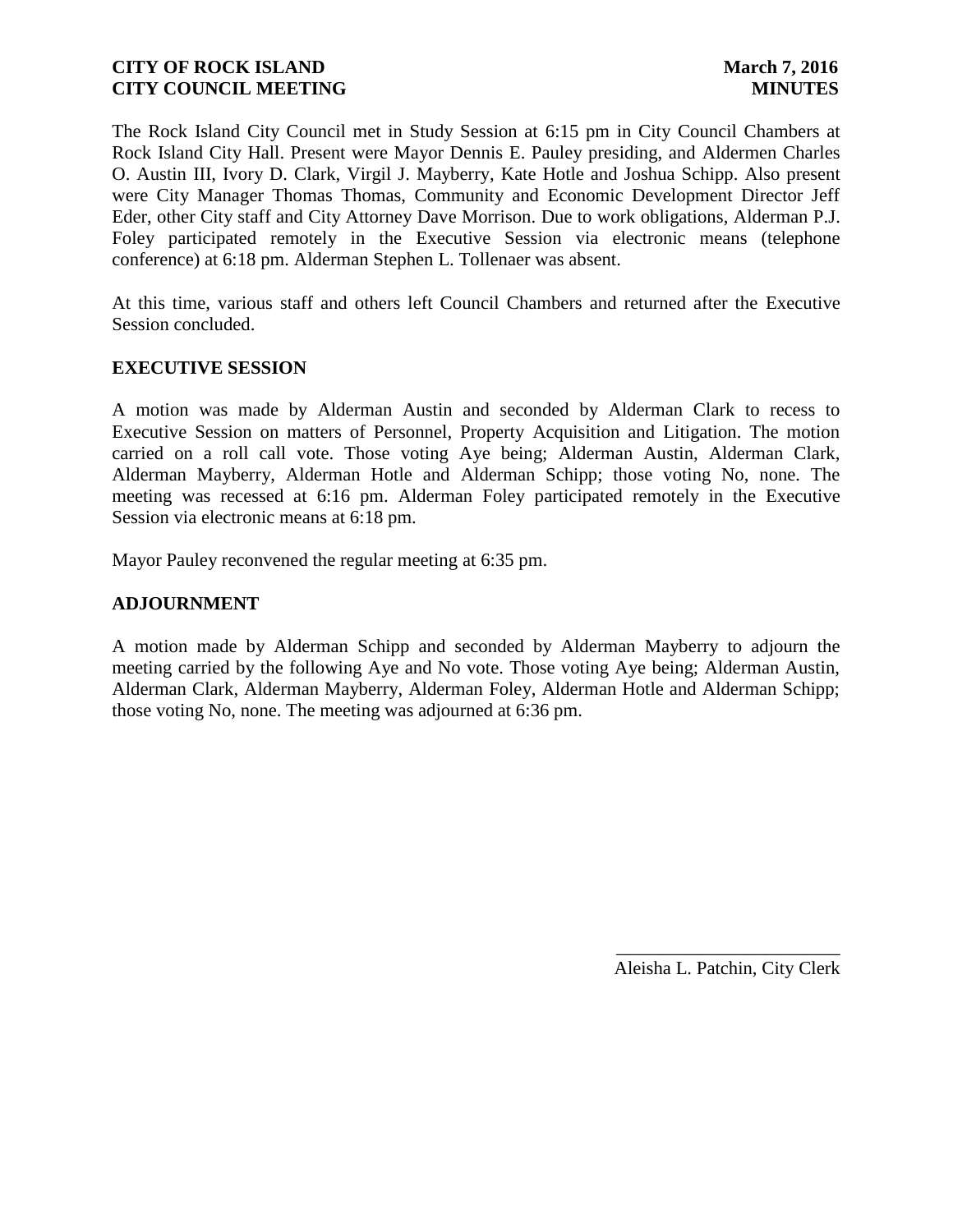Rock Island City Council met in regular session at 6:45 pm in Council Chambers of Rock Island City Hall. Present were Mayor Dennis E. Pauley presiding, and Aldermen Charles O. Austin III, Ivory D. Clark, Virgil J. Mayberry, Kate Hotle and Joshua Schipp. Also present were City Manager Thomas Thomas and City Attorney Dave Morrison. Alderman P.J. Foley attended and participated remotely in the meeting via electronic means (telephone conference). Alderman Stephen L. Tollenaer was absent.

Introductory Proceedings

Mayor Pauley called the meeting to order.

Mayor Pauley advised that Alderman Foley notified the City through Aleisha Patchin, City Clerk that he would be required to be out of town for employment purposes and made a request to participate remotely per City ordinance. Mayor Pauley then inquired as to whether there was a motion to allow Alderman Foley to participate in the Council meeting remotely.

It was moved by Alderman Hotle and seconded by Alderman Clark to allow Alderman Foley to participate in the Council meeting remotely. The motion carried by the following Aye and No vote; those voting Aye being; Alderman Austin, Alderman Clark, Alderman Mayberry, Alderman Hotle and Alderman Schipp; those voting No, none.

At this time, the roll was called and Mayor Pauley led in the Pledge of Allegiance. Alderman Clark gave the Invocation.

### Agenda Item #5 **Minutes of the meeting of February 22, 2016.**

A motion was made by Alderman Austin and seconded by Alderman Schipp to approve the Minutes of the meeting of February 22, 2016 as printed. The motion carried by the following Aye and No vote; those voting Aye being; Alderman Austin, Alderman Clark, Alderman Mayberry, Alderman Foley, Alderman Hotle and Alderman Schipp; those voting No, none.

### Agenda Item #6 **Update Rock Island by Mayor Pauley.**

Mayor Pauley advised that the City is hosting a community meeting on Wednesday, March 23 from 5:00 to 7:00 pm to present the draft Heritage Resources Plan and to discuss preservation issues and opportunities in an informal open house setting. Mayor Pauley stated that the meeting will be held in the  $2<sup>nd</sup>$  floor Community Room at the Public Library in downtown Rock Island. The Mayor added that the City encourages any resident or business owner with an interest in historic preservation to attend.

Mayor Pauley stated that thousands of colorful eggs will fill Lincoln Park, located at 11<sup>th</sup> Avenue and 38<sup>th</sup> Street on Saturday, March 19 for the annual Rock Island Parks & Recreation Spring Egg Hunt. Bring your baskets and bags to gather eggs scattered throughout the park. Mayor Pauley added that the event is free and is scheduled to begin promptly at 9:30 am. If weather is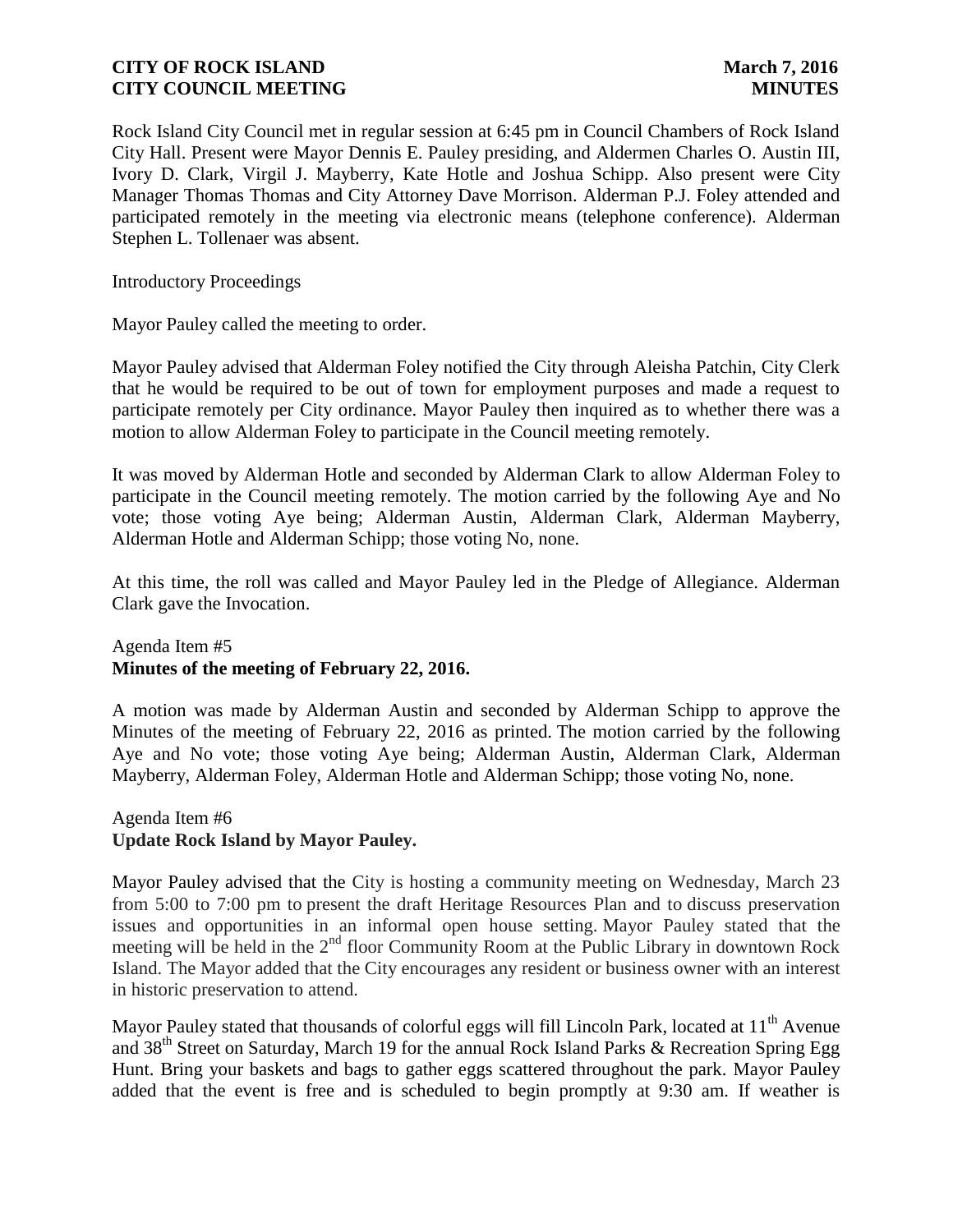questionable, call the rain line that morning at (309) 732-RAIN to hear if an indoor location will be utilized.

Mayor Pauley advised that the First Annual African American Girls Conference will be held at the Martin Luther King Center on Saturday, April 9. "Loving The Skin You're In" is open to Grades 6 through 12. The Mayor added that the conference is from 8:00 am - 3:30 pm. Conference is free, however registration is required at the Martin Luther King Center, Monday - Friday from 8:30 am to 4:30 pm. Breakfast & Lunch included. For more information, call (309) 230-9465 or (309) 314-5861.

Mayor Pauley stated that the 2016 St. Patrick's Day Parade will be Saturday, March 12 at 11:30 am starting at  $23<sup>rd</sup>$  Street and  $4<sup>th</sup>$  Avenue in Rock Island. Parade floats, bands, vehicles, and walkers will head through downtown Rock Island, across Centennial Bridge, and continue its course through downtown Davenport. Visit www.ridistrict.com for updates.

Mayor Pauley indicated that after the 2016 St. Patrick's Day Parade has concluded, stay in Rock Island and enjoy the post parade festivities. Some of the various outdoor festivities include Steve's Old Time Tap at  $17^{th}$  Street between  $2^{nd}$  &  $3^{rd}$  Avenues from 9:00 am until 7:00 pm; Kavanaugh's Hilltop Tap at 1228 30<sup>th</sup> Street from 11:00 am to 9:00 pm; Gunchies post party will be at 2107 4<sup>th</sup> Avenue from 8:00 am to midnight; and Daiquiri Factory at 18<sup>th</sup> and 19<sup>th</sup> Streets on the Plaza from 9:00 am to 12:30 am.

#### Agenda Item #7

# **Proclamation declaring the week of March 7 through March 13, 2016 as Missouri Valley Conference Women's Basketball Tournament Week.**

Mayor Pauley read the proclamation. Joe Taylor, President of the Quad Cities Convention and Visitors Bureau accepted the proclamation. Mr. Taylor stated that they have been busy promoting the tournament. Mr. Taylor added that the Holiday Inn is full as well as other hotels in the Quad Cities. Mr. Taylor advised that they have been working with Rocky and Alleman High School to organize a youth basketball clinic on Saturday from 12:30 pm to 1:30 pm prior to the Saturday afternoon games. Mr. Taylor stated that the National Anthem at the 2:00 pm championship game on Sunday will be performed by the Rock Island High School Choir, and Augustana College will be hosting its games on Saturday. Mr. Taylor commented that the Missouri Valley Conference, Augustana basketball games and St. Patrick's Day are all on one weekend; this will be quite a weekend in the Quad Cities. Mr. Taylor thanked Council for their support.

#### Agenda Item #8

# **Public Hearing on a request from Friendship Manor for an amendment to a Special Use Permit to operate an office for Friendship In-Home Services at 1202 19 ½ Avenue.**

Mayor Pauley closed the regular meeting at 6:51 pm and opened a Public Hearing on a request from Friendship Manor for an amendment to a Special Use Permit to operate an office for Friendship In-Home Services at 1202 19 ½ Avenue.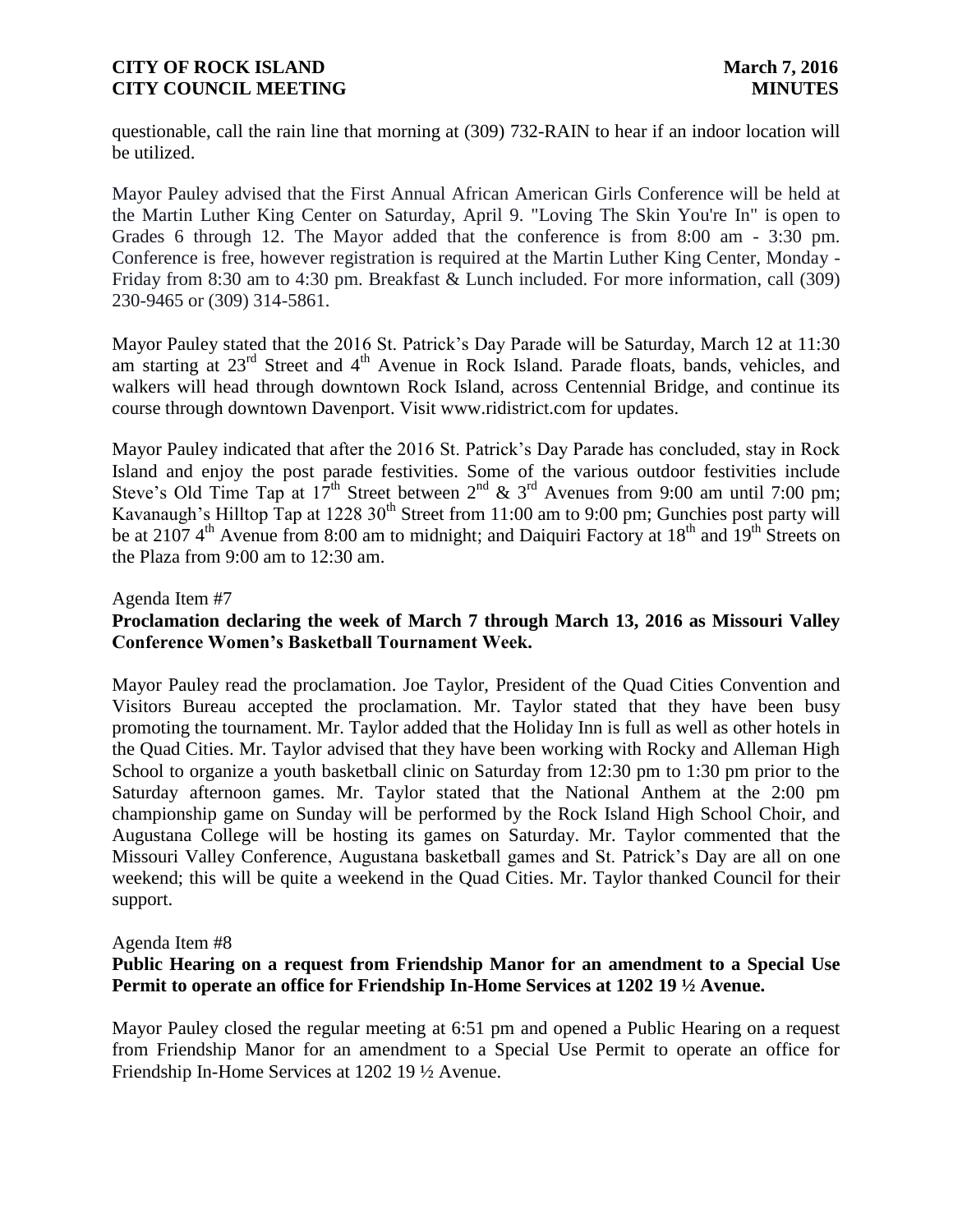Mr. Scott Steiner of Maquoketa, IA stepped forward.

Mr. Steiner stated that they presently have an office on 44<sup>th</sup> Street and they would like to move it to 19 ½ Avenue, which is on the backside of Friendship Manor. Mr. Steiner added that this would be for the convenience of being at the same location for travelling and meetings; it would just make it easier. Mr. Steiner advised that they did have a group home in that house, but they are no longer doing that and they would like to move the office back into that house.

Alderman Schipp stated that the recommendation met six of the seven conditions. Alderman Schipp inquired as to what the seventh condition was. Community and Economic Development Director Jeff Eder stated that the seventh concern was not being occupied as a residence. Mr. Eder further discussed this subject.

Mayor Pauley inquired as to whether there was anyone who wished to speak in favor of the amendment to the special use permit. No one stepped forward.

Mayor Pauley then inquired as to whether there was anyone who wished to speak in opposition to the amendment to the special use permit. No one stepped forward.

With no person present to speak in favor of or in opposition to the amendment to the special use permit, Mayor Pauley closed the Public Hearing and reconvened the regular meeting at 6:54 pm.

It was moved by Alderman Austin and seconded by Alderman Hotle to approve the amendment to the special use permit as recommended, subject to the stipulations that the business shall employ up to five employees; hours of operation shall be 8:00 am to 5:00 pm, Monday through Friday; a minimum of four off-street parking spaces shall be maintained; additional employee parking shall be provided on the adjacent Friendship Manor site; a total of two unlighted individual letter attached window signs shall be allowed in north and west windows of the structure; the use shall meet all other applicable codes and ordinances; and refer to the City Attorney for an ordinance. The motion carried by the following Aye and No vote: those voting Aye being; Alderman Austin, Alderman Clark, Alderman Mayberry, Alderman Foley, Alderman Hotle and Alderman Schipp; those voting No, none.

### Agenda Item #9

# **A Special Ordinance amending Chapter 13 of the Code of Ordinances as it relates to rightof-way excavations.**

Alderman Austin moved and Alderman Hotle seconded to consider, suspend the rules and pass the ordinance. The motion carried by the following Aye and No vote: those voting Aye being; Alderman Austin, Alderman Clark, Alderman Mayberry, Alderman Foley, Alderman Hotle and Alderman Schipp; those voting No, none.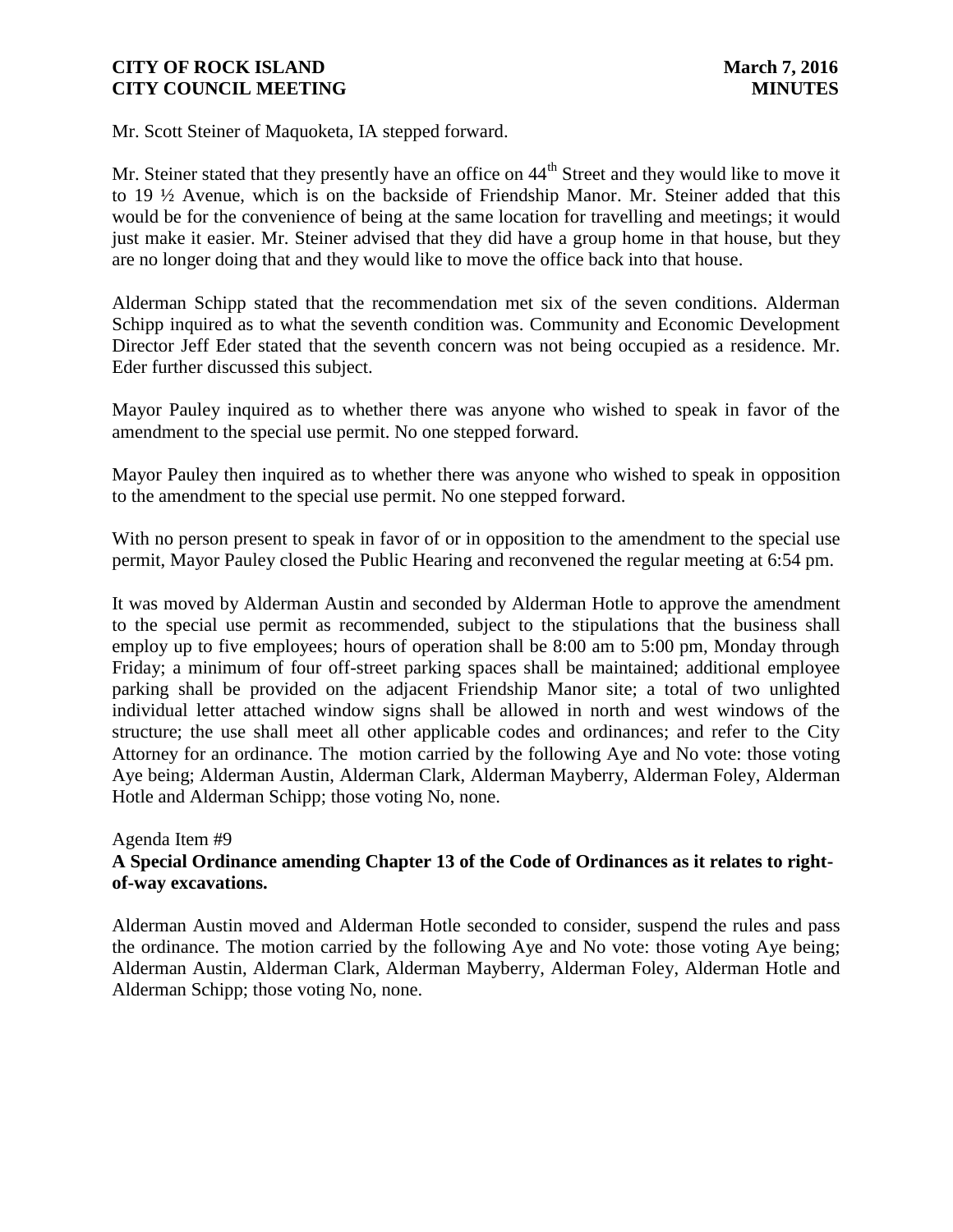Agenda Item #10 **CLAIMS**

It was moved by Alderman Austin and seconded by Alderman Clark to accept the following reports and authorize payments as recommended. The motion carried by the following Aye and No vote: those voting Aye being; Alderman Austin, Alderman Clark, Alderman Mayberry, Alderman Foley, Alderman Hotle and Alderman Schipp; those voting No, none.

a. Report from the Human Resources Department regarding payment in the amount of \$4,151.00 to Nancy Short for General Liability claim.

b. Report from the Human Resources Department regarding payment in the amount of \$21,861.67 to Dave Morrison for legal services rendered for the month of February.

c. Report from the Information Technology Department regarding payment in the amount of \$25,468.59 to MSGovern for the annual software maintenance for the business licenses, permits and inspections system.

d. Report from the Public Works Department regarding payment #5 in the amount of \$141,619.78 to Valley Construction for services provided for the  $11<sup>th</sup>$  Street Improvements at  $47<sup>th</sup>$  Avenue project.

e. Report from the Public Works Department regarding payment #27 in the amount of \$146,195.15 to Gilbane Building Company for construction services provided for the Rock Island Police Station project.

f. Report from the Public Works Department regarding payment #13 in the amount of  $$551,891.74$  to Brandt Construction for services provided for the 6<sup>th</sup> Avenue Relief Sewer project.

g. Report from the Public Works Department regarding payment #1 in the amount of \$41,402.97 to Legacy Construction for services provided for the 2015/2016 Stormwater Outfall Program project.

h. Report from the Public Works Department regarding payment #5 in the amount of \$426,796.03 to Civil Constructors, Inc. for services provided for the Farmall Storage Tank project.

Agenda Item #11

**Claims for the weeks of February 19 through February 25 in the amount of \$371,713.04 and February 26 through March 3 in the amount of \$658,355.97 and payroll for the weeks of February 15 through February 28 in the amount of \$1,378,738.73.**

Alderman Clark moved and Alderman Schipp seconded to allow the claims and payroll. The motion carried by the following Aye and No vote: those voting Aye being; Alderman Austin,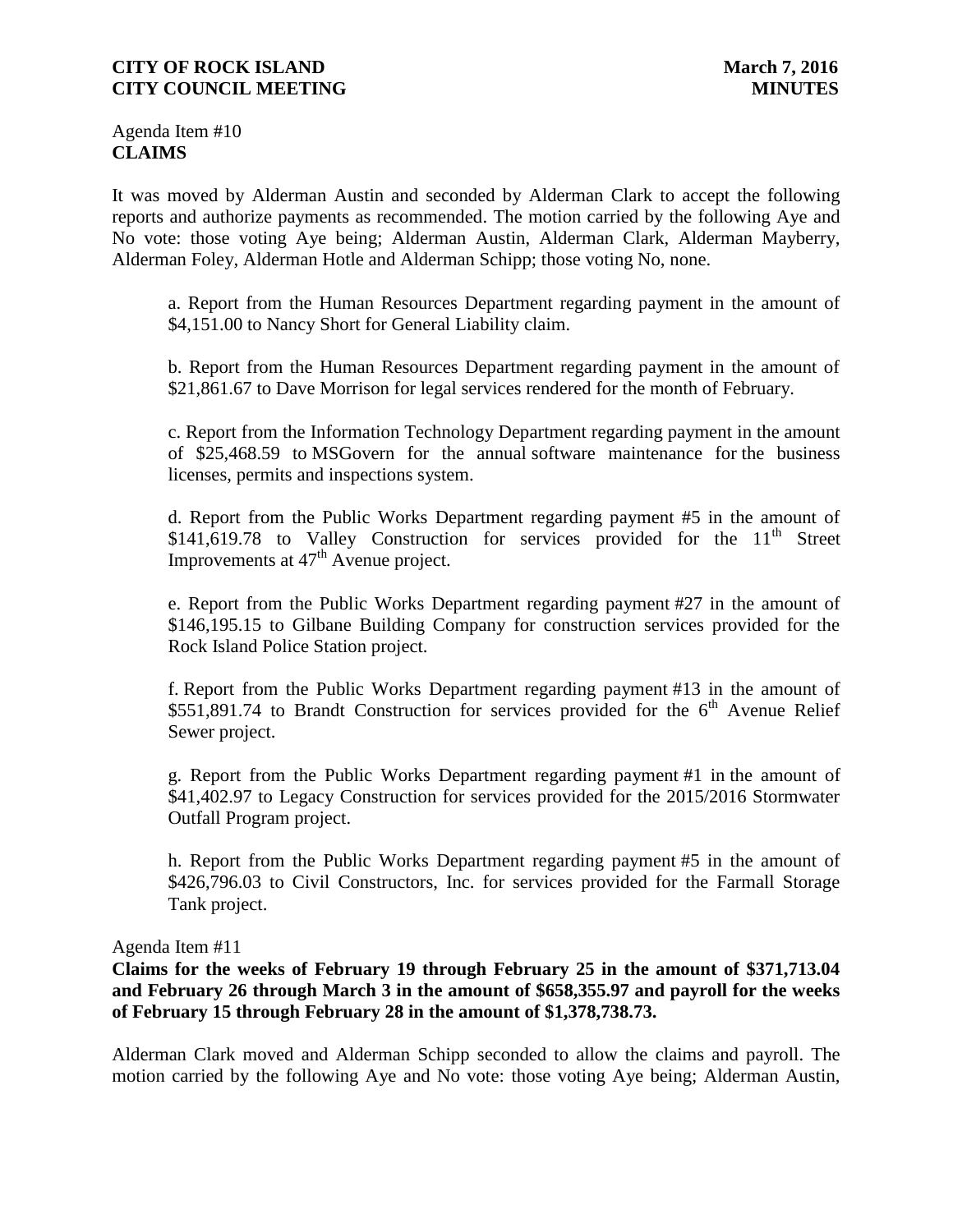Alderman Clark, Alderman Mayberry, Alderman Foley, Alderman Hotle and Alderman Schipp; those voting No, none.

#### Agenda Item #12

**Report from the Public Works Department regarding bids for the purchase of 160,000 paper yard waste bags for the 2016 Free Leaf Pickup Program, recommending the bid be awarded to Pabco Industries, LLC in the amount of \$55,840.00.** 

It was moved by Alderman Schipp and seconded by Alderman Hotle to award the bid as recommended and authorize purchase.

Discussion followed. Alderman Austin stated that he would support this item; this is one of those nice things, but it is not a necessity. Alderman Austin indicated that it is something that the City can't do forever and the City is the only one doing it. Alderman Austin advised that leaves get picked up in other communities too without this City sponsored expense involved. Alderman Austin commented that at some point in time when the City is looking for places to save, this may end up being a casualty.

Alderman Foley stated that this is something the City has been doing since it was voted on to ban leaf burning. Alderman Foley added that it was something that some of Council felt strongly about to keep and provide to the citizens. Alderman Foley stated that this amenity should be kept for now.

Council and Public Works Director Randy Tweet further discussed this item as it related to the amount of yard waste bags purchased every year in terms of cost.

Alderman Schipp pointed out that they are not free yard waste bags; the taxpayers pay for them. Alderman Schipp further discussed this item. City Manager Thomas stated that this has been a very popular program.

After more Council discussion, the motion carried by the following Aye and No vote: those voting Aye being; Alderman Austin, Alderman Clark, Alderman Mayberry, Alderman Foley, Alderman Hotle and Alderman Schipp; those voting No, none.

#### Agenda Item #13

**Report from the Police Department regarding bids for the lease of undercover vehicles, recommending the bid be awarded to Wag's Auto Center in the total monthly amount of \$400.00 per vehicle beginning April 1, 2016 through midnight on December 31, 2016.**

Alderman Hotle moved and Alderman Schipp seconded to award the bid as recommended and authorize the City Manager to execute the contract documents.

Comments followed. Alderman Schipp thanked the Police Chief for using Wag's Auto Center, which is a Rock Island business. Alderman Schipp commented that he was glad to see that they are getting the business.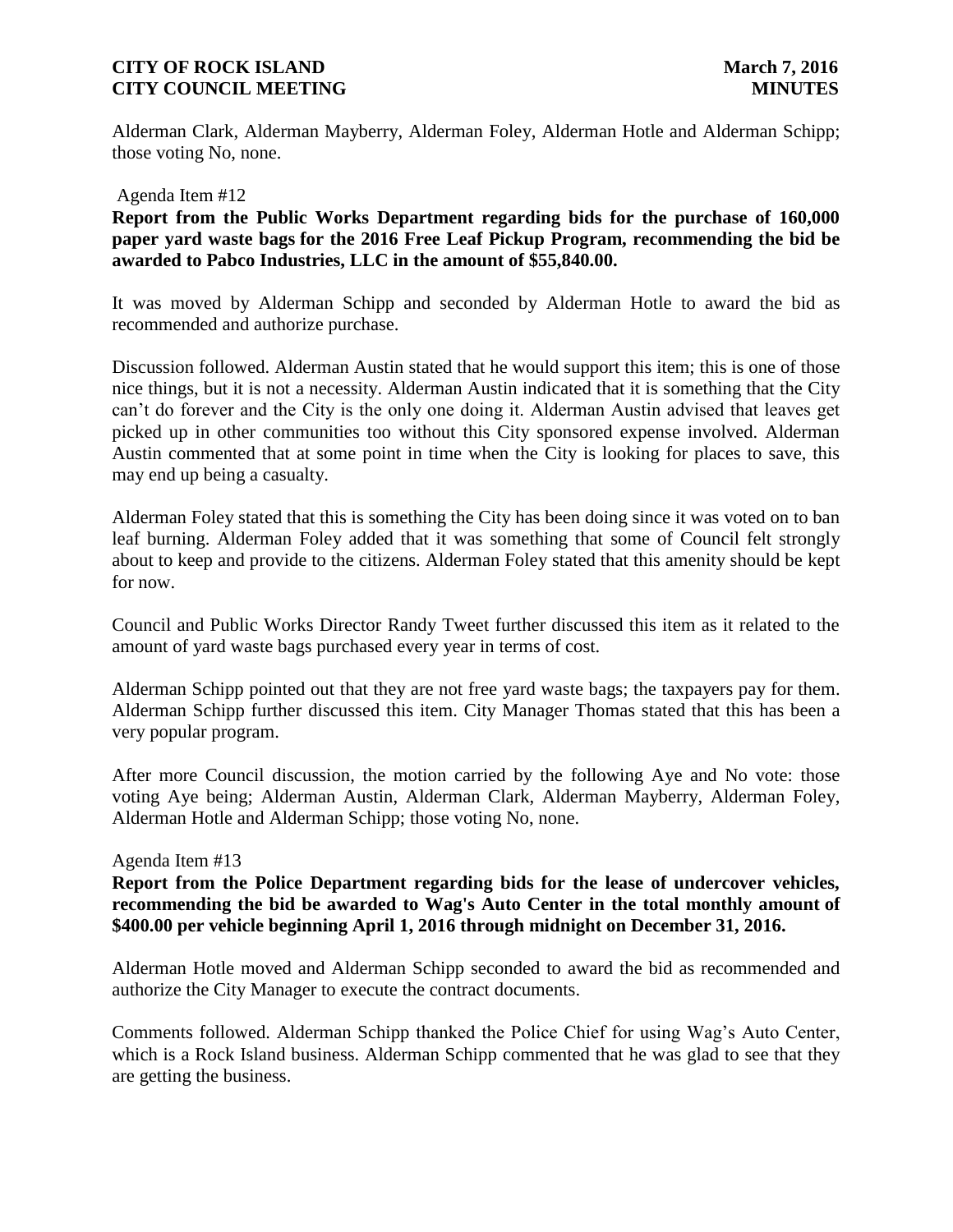After comments, the motion carried by the following Aye and No vote: those voting Aye being; Alderman Austin, Alderman Clark, Alderman Mayberry, Alderman Foley, Alderman Hotle and Alderman Schipp; those voting No, none.

#### Agenda Item #14

# **Report from the Public Works Department regarding a proposal from Symbiont for additional engineering and construction inspection services during the remaining construction and post construction activities on the 6th Avenue Relief Sewer project in the amount of \$351,080.00.**

It was moved by Alderman Austin and seconded by Alderman Hotle to approve the proposal as recommended and authorize the City Manager to execute the contract documents.

Discussion followed. Alderman Hotle inquired upon Public Works Director Randy Tweet for an update on the  $6<sup>th</sup>$  Avenue Sewer project.

Mr. Tweet advised that it is past the substantial completion date, which was in December; they are continuing to work on the project through the winter. Mr. Tweet stated that the last segment of large sewer is the last half block and the connection at 24<sup>th</sup> Street and that should start later this month. Mr. Tweet added that they are working on their State permit because that section of  $24<sup>th</sup>$  is in the State route; they have to put detour signs on that section of  $24<sup>th</sup>$  Street and they need a State permit. Mr. Tweet stated that the permit is expected to be issued by the  $21<sup>st</sup>$  and then they will start the work. Mr. Tweet advised that in the interim, they are finishing up some water main work on  $22<sup>nd</sup>$ , and when the asphalt plants are open, they will start the curb and gutter, sidewalk and asphalt for the remaining streets that are yet to be done.

Alderman Hotle inquired about the projected completion date. Mr. Tweet stated that they are projected to finish in early May. Mr. Tweet pointed out that the Symbiont proposal assumes that Brandt will still be working in early August, which is based on their previous schedule and how long it has taken them. Mr. Tweet stated that he suspects that the dollar amount will be lower because he doesn't expect that they will go all the way to August, but he didn't know if they would be done in early May. Mr. Tweet advised that it depends on what spring is like.

Alderman Hotle and Mr. Tweet further discussed this item as it related to Symbiont's proposal in terms of cost based on a completion date. Council also discussed missed deadlines and extended completion dates as it related to Brandt Construction.

Alderman Schipp stated that Council is obviously not happy with how this has gone down. Alderman Schipp stated that this has been a messy project in the heart of a neighborhood; a lot of streets have been shut down and a lot of residents have had to deal with dust, debris, open holes in the earth and blasting. Alderman Schipp discussed liquidated damages. Alderman Schipp stated that there are liquidated damages noted in the Agenda for the action item in terms of the statement that was just approved for the payment. Alderman Schipp advised that the City has upheld our end of the bargain and payments have been made on time. Alderman Schipp added that he would expect that Brandt Construction would at the very least come to Council and explain what is going on. Alderman Schipp further discussed this item.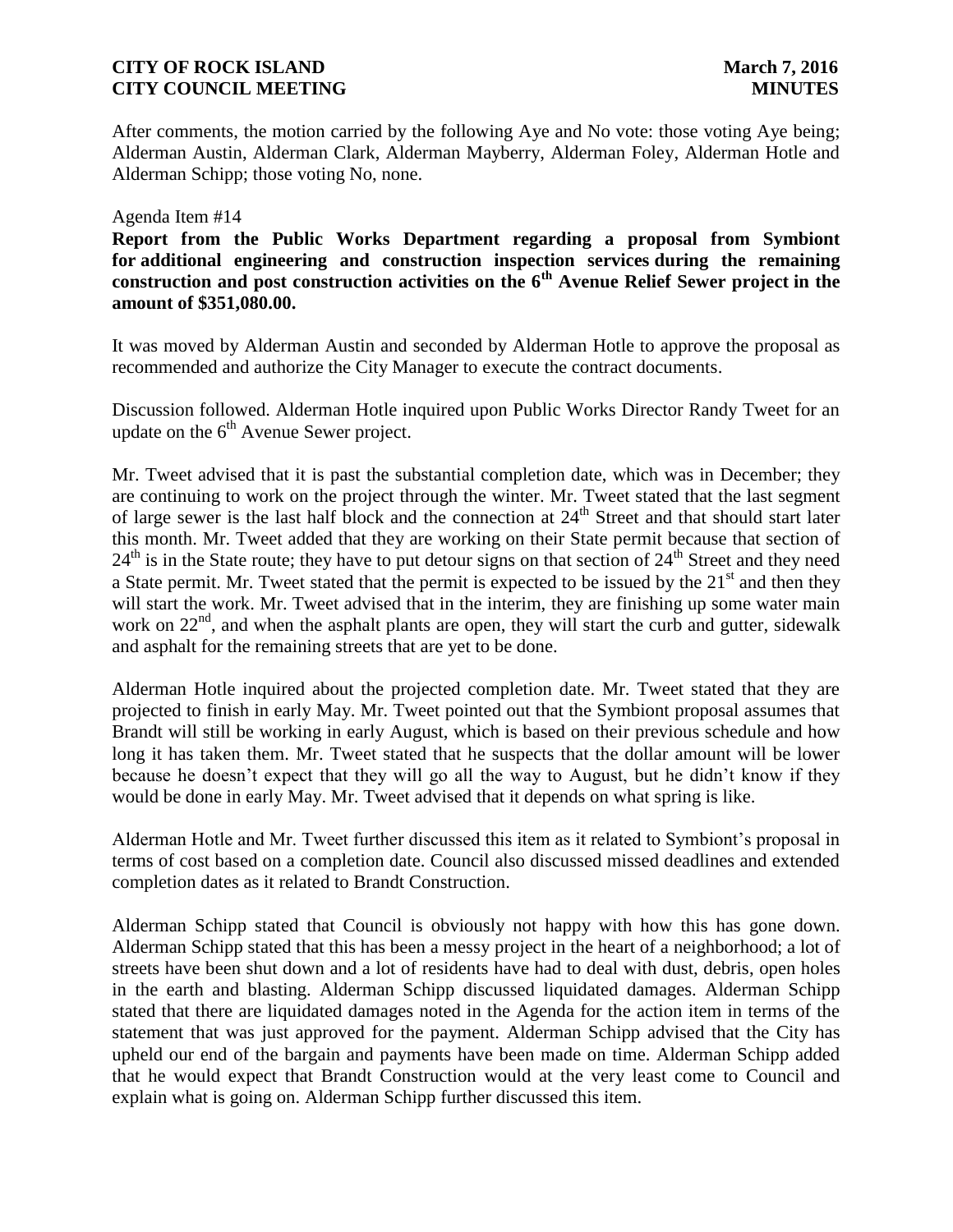Alderman Schipp advised that the liquidated damages are noted in the statement so it is important for us to stand together as a Council and not waiver one inch; this has been accruing since December  $18<sup>th</sup>$ . Alderman Schipp stated that he fully intends to advocate that the City collect every penny of that since the City has acted in good faith on that side of the contract and he would expect Brandt to hold their end of the deal too.

Alderman Austin stated that the total approved value of the project and liquidated damages at \$2,200.00 a day for 64 days from December  $19<sup>th</sup>$  through February  $20<sup>th</sup>$  is \$140,800.00.

City Manager Thomas stated that Symbiont is a critical part of assessing these liquidated damages. Council further discussed this item.

After more discussion, Mr. Tweet stated that it is nearing the end; it is 20 blocks of a large diameter sewer. Mr. Tweet advised that they have half of a block to go and one intersection; they are nearing the end of that. Mr. Tweet commented that as the weather warms, you will start to see sidewalks, curbs and gutters and pavement going in.

After discussion, the motion carried by the following Aye and No vote: those voting Aye being; Alderman Austin, Alderman Clark, Alderman Mayberry, Alderman Foley, Alderman Hotle and Alderman Schipp; those voting No, none.

#### Agenda Item #15

# **Report from the Public Works Department regarding an architectural and engineering services proposal from Shive-Hattery, Inc. for the Fire Station No. 5 roof replacement project in the amount of \$14,500.00.**

Alderman Clark moved and Alderman Schipp seconded to deny the proposal as recommended.

Discussion followed. Mayor Pauley stated that he fully supports this item. Mayor Pauley advised that we voted last year to demolish that particular facility; it came back because there wasn't enough money to actually do it. The Mayor added that now, we are looking at putting a roof on and doing some other work to it and we are now talking about \$14,500.00 just to evaluate what else has to be done. Mayor Pauley stated that it is getting up to the range of \$100,000.00 to \$200,000.00 in which that money could be used in the parks or the Parks Department.

Alderman Clark stated that he agreed with Mayor Pauley.

After discussion, the motion carried by the following Aye and No vote: those voting Aye being; Alderman Austin, Alderman Clark, Alderman Mayberry, Alderman Foley and Alderman Schipp; those voting No, Alderman Hotle.

#### Agenda Item #16

**Report from the Public Works Department regarding the 2016 Street Joint & Crack Sealing Program, recommending to extend the 2015 Street Joint & Crack Sealing Program maintenance contract with Nucoat Sealing, LLC in order to perform the required maintenance through 2016.**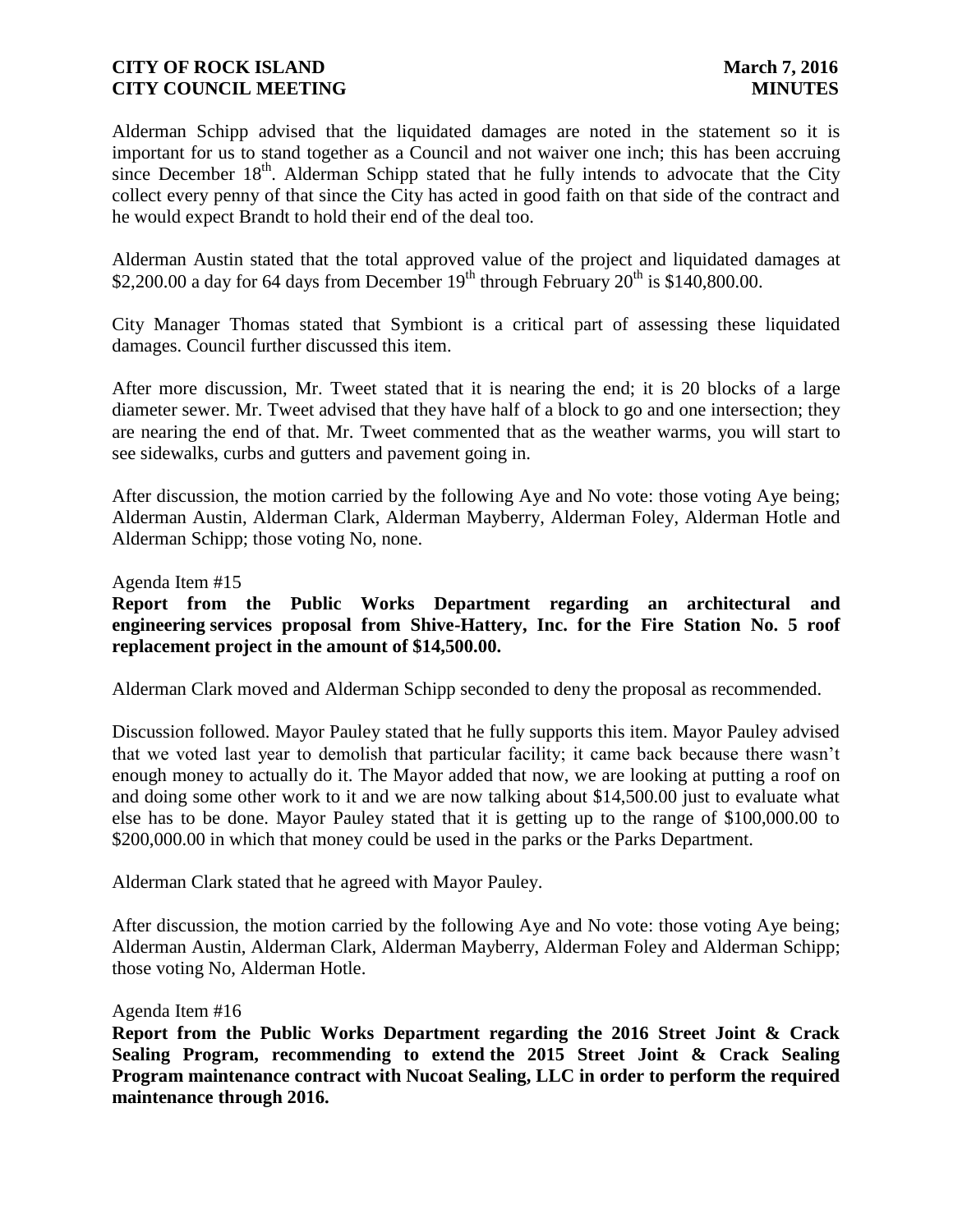It was moved by Alderman Austin and seconded by Alderman Hotle to approve the extension as recommended. The motion carried by the following Aye and No vote: those voting Aye being; Alderman Austin, Alderman Clark, Alderman Mayberry, Alderman Foley, Alderman Hotle and Alderman Schipp; those voting No, none.

#### Agenda Item #17

**Report from the Public Works Department regarding the 2016 Catch Basin and Manhole Program, recommending to extend the 2015 Catch Basin and Manhole Program maintenance contract with Langman Construction, Inc. in order to perform the required maintenance through 2016.**

Alderman Schipp moved and Alderman Mayberry seconded to approve the extension as recommended. The motion carried by the following Aye and No vote: those voting Aye being; Alderman Austin, Alderman Clark, Alderman Mayberry, Alderman Foley, Alderman Hotle and Alderman Schipp; those voting No, none.

#### Agenda Item #18

**Report from the Public Works Department regarding the 2016 Brick Street Repair Program, recommending to extend the 2015 Brick Street Repair Program maintenance contract with Walter D. Laud, Inc. in order to perform the required maintenance through 2016.** 

It was moved by Alderman Austin and seconded by Alderman Schipp to approve the extension as recommended.

Comments followed. Alderman Schipp stated that the company included a nice letter with the item saying that they appreciated working with the City and they would enjoy the opportunity to work on it again. Alderman Schipp stated that from the street repairs he has seen with the brick work, they do a great job.

After comments, the motion carried by the following Aye and No vote: those voting Aye being; Alderman Austin, Alderman Clark, Alderman Mayberry, Alderman Foley, Alderman Hotle and Alderman Schipp; those voting No, none.

#### Agenda Item #19

**Report from the Community and Economic Development Department regarding a request for a budget adjustment increasing the FY 2016 Budget in the amount of \$161,944.00 for costs associated with the Blight Reduction Program, along with a Development Agreement, Note and Recapture Agreement between the City and Rock Island Economic Growth Corporation.**

Alderman Hotle moved and Alderman Schipp seconded to approve the budget adjustment as recommended, approve the development agreement, note and recapture agreement and authorize the City Manager to execute the contract documents.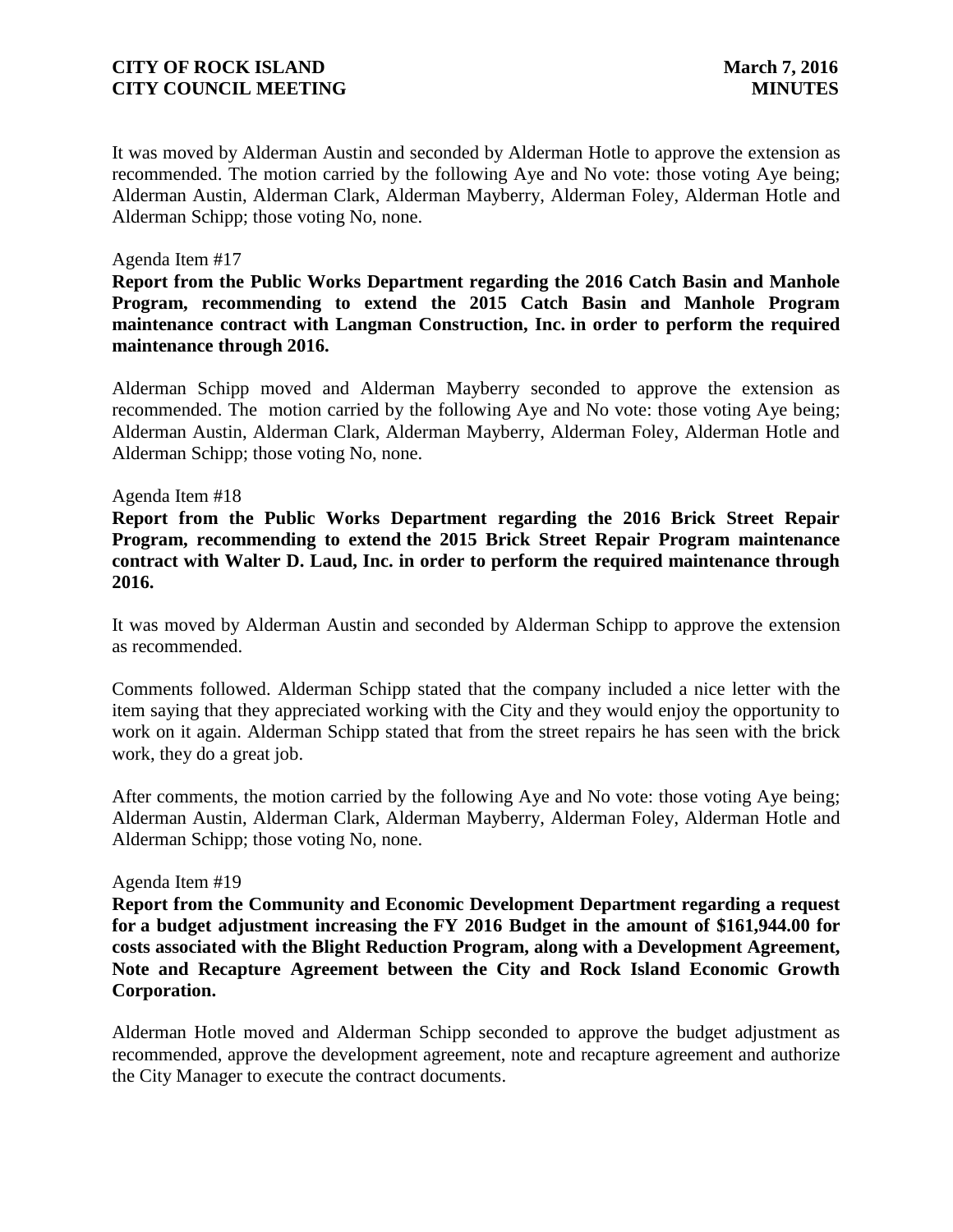Discussion followed. Alderman Hotle inquired upon Community and Economic Development Director Jeff Eder to explain this item.

Mr. Eder advised that five or six months ago, the City was awarded a grant through the Illinois Housing Development Authority for the Blight Reduction Program. Mr. Eder added that there is a tri-party agreement and this was another piece of it so that the City can fund the money to go ahead and do the project and remove those houses. Mr. Eder commented that as we move forward with this grant, staff will be bringing additional ones forward as we front the money and then as it comes back, it will be reimbursed to the City for our costs.

Council and Mr. Eder further discussed this item.

Alderman Clark stated that he would be abstaining from this item due to his past business dealings with GROWTH.

The motion then carried by the following Aye and No vote: those voting Aye being; Alderman Austin, Alderman Mayberry, Alderman Foley, Alderman Hotle and Alderman Schipp; those voting No, none. Alderman Clark abstained.

#### Agenda Item #20

**Report from the Public Works Department regarding the Housing and Urban Development Act of 1968, Section 3 Policy, recommending that the policy be adopted in order to finalize the IKE grant**.

It was moved by Alderman Austin and seconded by Alderman Schipp to adopt the policy as recommended and authorize the City Manager to execute the policy.

Discussion followed. Alderman Mayberry inquired as to what is an IKE grant. Public Works Director Randy Tweet stated that it was a grant of \$750,000.00 that the City received for the  $6<sup>th</sup>$ Avenue project.

Community and Economic Development Director Jeff Eder stated that IKE was one of those hurricanes that came through a few years ago. Mr. Eder advised that this is the second grant; the City also received a planning grant about two years ago for \$75,000.00. Mr. Eder added that this is Federal dollars coming from the hurricane relief to deal with disaster recovery and for stormwater mitigation in this project.

Alderman Clark inquired as to why it is required that the City adopt the policy. Mr. Tweet stated that the IKE folks require it before they will release the funds to the City. Council and Mr. Tweet further discussed this item.

Alderman Schipp stated that in reviewing the section 3 policy, it defines individuals in low to extremely low income situations, and this was referencing that a portion of the funding for the  $6<sup>th</sup>$ Avenue Relief Sewer project was funded with an IKE grant. Alderman Schipp indicated that it was his understanding that some of the funds are associated with employing individuals that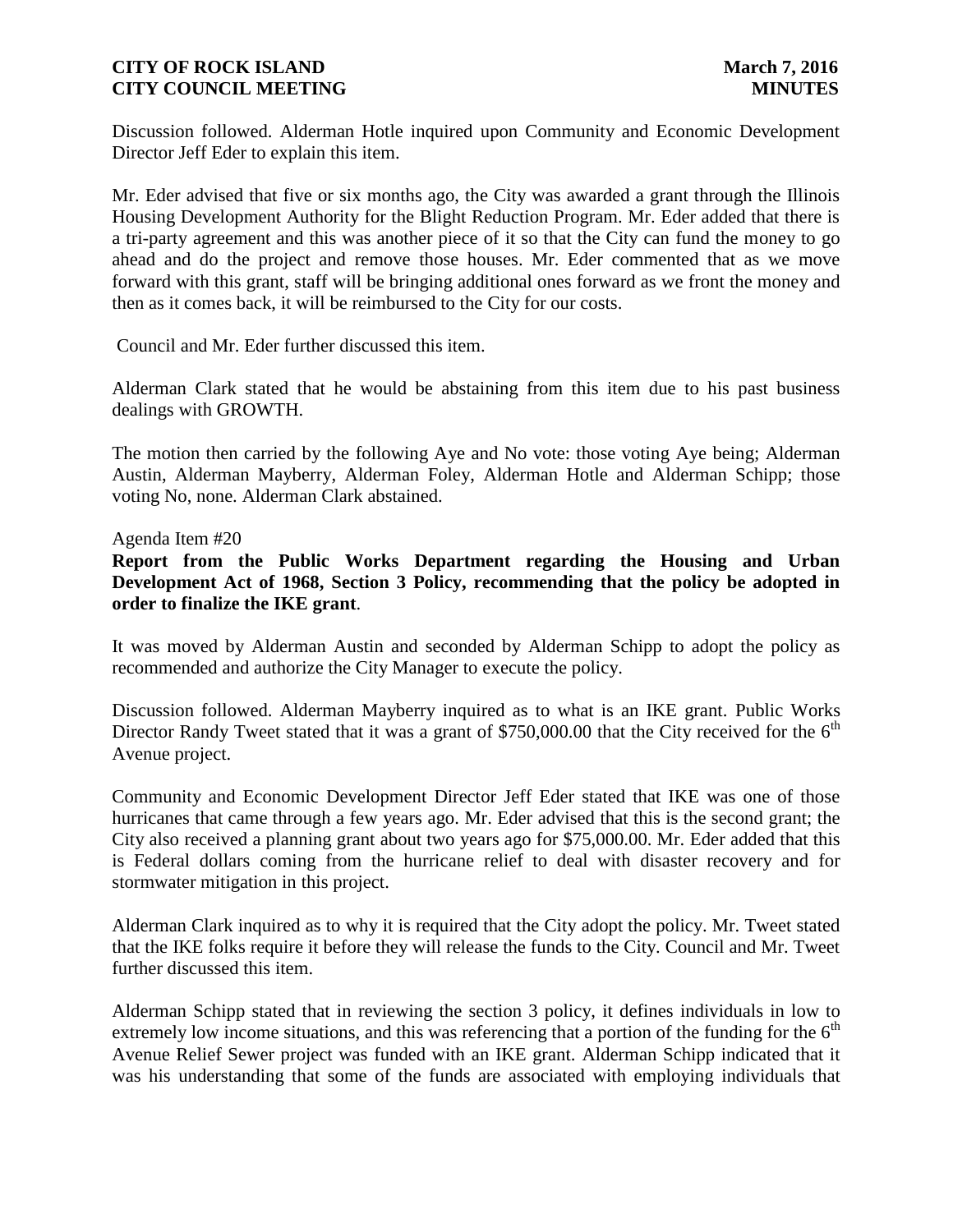meet those classifications. Alderman Schipp inquired as to whether anyone in that neighborhood benefitted at all from this \$11.5 million dollar  $6<sup>th</sup>$  Avenue Sewer project.

Mr. Tweet stated that the neighborhood benefits because they are getting a brand new sewer and street. Mr. Tweet stated that he was not sure in terms of employment. Mr. Tweet advised that the contractor submitted all of the appropriate paperwork they needed in order to qualify. Mr. Tweet discussed the bid process as it related to contracts.

Alderman Schipp stated that he wanted to make sure that when the City issues bids that they are going to people that are qualified and can get the work done. Alderman Schipp added that we as a Council can look at these projects as opportunities to give some individuals in this community an opportunity for some employment. Alderman Schipp added that maybe the City can find some practices or language to not just request but mandate that these projects benefit the neighborhood that they are going through. Alderman Schipp further discussed this item.

After more Council discussion, the motion carried by the following Aye and No vote: those voting Aye being; Alderman Austin, Alderman Clark, Alderman Mayberry, Alderman Foley, Alderman Hotle and Alderman Schipp; those voting No, none.

### Agenda Item #21

## **Report from the Finance Department regarding an adjustment to the CY 2016 Budget, recommending increasing the Stormwater Utility Fund in the amount of \$27,608.00.**

Alderman Hotle moved and Alderman Schipp seconded to approve the budget adjustment as recommended. The motion carried by the following Aye and No vote: those voting Aye being; Alderman Austin, Alderman Clark, Alderman Mayberry, Alderman Foley, Alderman Hotle and Alderman Schipp; those voting No, none.

#### Agenda Item #22

## **Report from the Community and Economic Development Department regarding a request from Svetlana Larson to apply for a Special Use Permit to maintain a clothes design and alterations business in her residence at 1512 25th Street.**

It was moved by Alderman Hotle and seconded by Alderman Schipp to allow for the application of the special use permit as recommended. The motion carried by the following Aye and No vote: those voting Aye being; Alderman Austin, Alderman Clark, Alderman Mayberry, Alderman Foley, Alderman Hotle and Alderman Schipp; those voting No, none.

#### Agenda Item #23

**Report from the City Clerk regarding a Plaza Activity application from Kyle Peters of the Daiquiri Factory requesting to host a parade party in conjunction with the St. Patrick's Day Parade on Saturday, March 12, 2016 from 9:00 am to 12:30 am, and a request to fence-in the pedestrian portion of the Plaza between 18th and 19th Streets to allow for outdoor alcohol.**